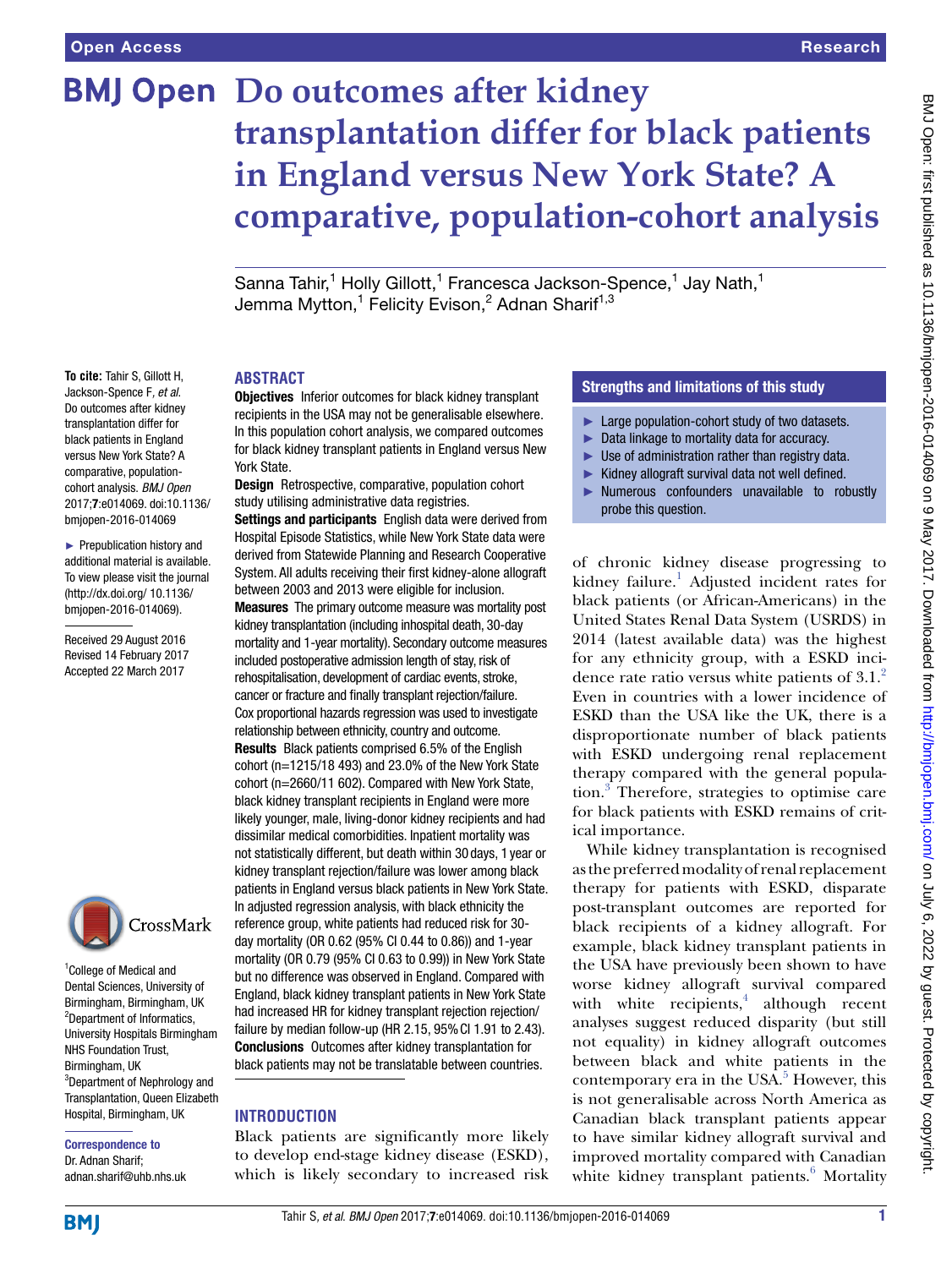differences after kidney transplantation between the USA and Canada are well recognised, with magnification of risk for death observed in black Americans versus Canadians.[7](#page-7-6) In a European setting, Pallet and colleagues have shown no difference in outcomes for black versus white patients after kidney transplantation in France,<sup>[8](#page-7-7)</sup> and no mortality difference is observed between black and white patients in the UK.<sup>9 10</sup> Therefore, inferior mortality observed for black kidney transplant patients widely attributed to the USA may be country specific, thus making interpretation of such data difficult for other population cohorts like the UK.

No comparative analysis has ever been conducted to specifically compare post-transplant outcomes for black kidney transplant patients between countries across distinct geographical regions like the UK and the USA. This is of interest as healthcare systems differ significantly between the two countries, with the possibility that black people in the UK may not share the same post-transplant outcomes observed in the USA. Therefore, it is unclear if the counselling of black kidney transplant candidates in one country can be adequately made utilising data translated from black patients in another country. The aim of this analysis was to undertake a comparative population-based cohort analysis exploring outcomes after kidney transplantation for black patients in England versus New York State.

# **MATERIALS AND METHODS**

# **Study population**

We obtained data from every patient's first kidney-alone transplant procedure performed in England and New York State between 2003 and 2013, collecting patient demographics that included age, gender, donor type (living or deceased), transplant year, medical comorbidities (based on International Classification of Disease, 10th revision (ICD-10) codes) and ethnicity. English data were obtained from Hospital Episode Statistics, II an administrative data warehouse containing admissions to all National Health Service (NHS) hospitals in England. It contains detailed records relating to individual patient treatments, with data extraction facilitated utilising codes on procedural classifications (Office of Population Censuses and Surveys Classification of Interventions and Procedures, fourth revision  $(OPCS-4)^{12}$  and medical classifications (WHO ICD-10).<sup>13</sup> The comparative analysis with the USA was performed with contemporaneous New York State data and extracted from the Statewide Planning and Research Cooperative System (SPARCS), a comprehensive all-payer data reporting system collecting patient level data across New York State.<sup>14</sup> The database collects information including patient demographics, diagnoses and procedures and charges for every inpatient hospital admission, ambulatory surgical procedure, and emergency department admission. Individuals are assigned a unique, encrypted identification code, allowing for longitudinal analyses. Estimated reporting

completeness obtained from SPARCS inpatient annual reports during the study period (2000–2011) ranged from 95% to 100%, with an average of more than 98%.

This study included all patients' first kidney transplant procedures (OPCS-4 codes; M01(0–5,8,9)) performed in England and New York State between the years 2003–2013. With regards to outcome analysis, both Hospital Episode Statistics (HES) and SPARCS data sets have the limitation of only capturing deaths occurring in a hospital setting. To obtain the complete mortality list, the study cohort was cross-referenced with mortality data from the Office for National Statistics and New York State/New York City Vital Statistics, respectively, which collects information on all registered deaths in the UK and New York State, respectively. Death data were available from 1 January 2013 up until 31 December 2014. Combining sources via this data linkage process creates a comprehensive data set with regards to mortality, which was the endpoint of interest in this analysis. In addition, we extracted data for kidney transplant rejection/failure (ICD-10: T861 or ICD-9: 99681), which is derived from the administrative data and substituted for lack of data linkage to transplant registry records. Formal ethical approval was not required due to the pseudonymised nature of the data retrieved; data were linked by NHS Informatics utilising a special HES ID code and avoided any patient identifiable information. Thus, the study was registered as an audit with University Hospitals Birmingham NHS Trust (audit identifier; CARMS-12578).

# **Data inclusion**

We extracted data on all adult kidney allograft recipients' first procedure between the dates of 1 January 2003 and 31 December 2013, who underwent their kidney transplant procedure in a transplant centre in either England or New York State. From our original cohorts of 21371 and 12373 patients in England and New York States, respectively, we excluded from analysis 2582 and 771 patients from both data sets, respectively, as shown in online supplementary figure 1. Ethnicity status was missing in <5 cases (too small to identify), although anyone classified as unknown was included under 'other' for analysis. All patients were followed up until December 2014.

# **Outcomes**

The primary outcome measure was all-cause mortality post kidney transplantation (including inhospital death, 30-day mortality and 1-year mortality). In addition, we looked at various secondary outcome measures including postoperative admission length of stay, risk of re-hospitalisation, development of cardiac events (ICD-10: I2(01234), ICD-9: 410,411,413,429), stroke (ICD-10: I6(0123456), ICD-9: 430–436), cancer (ICD-10:C00-C99, ICD9: 140–199) or fracture (ICD-10: S(0123456789)2, T02, T07, T10, T12, ICD-9: 800–829) and finally kidney transplant rejection/failure (ICD-10: T861, ICD-9: 99681). Rehospitalisation was defined as whether a patient was readmitted to hospital as an emergency at any time postdischarge of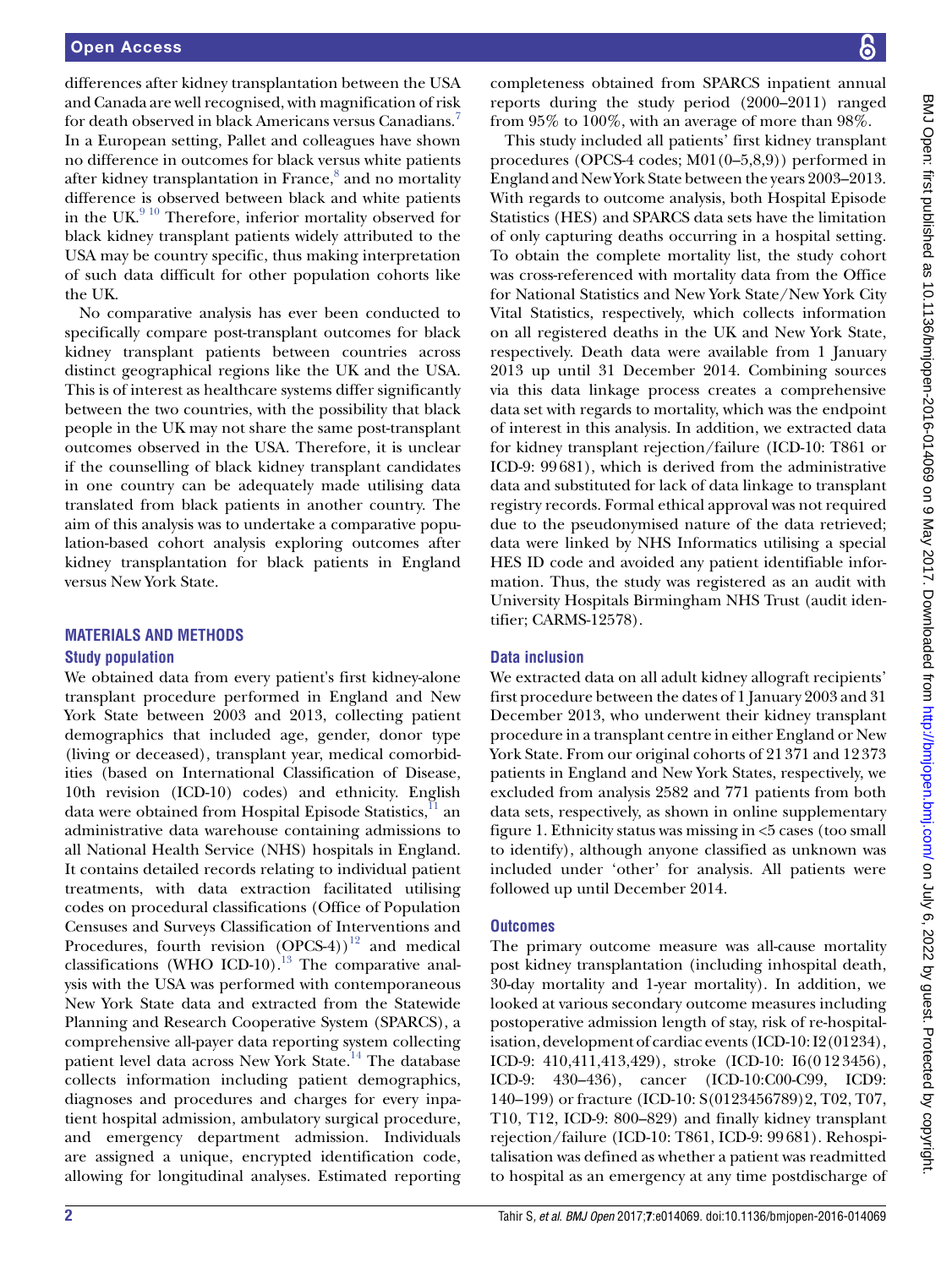Open Access

BMJ Open: first published as 10.11136/bmijopen-2016-014069 on 9 May 2017. Downloaded from http://bmjopen.bmj.com/ on July 6, 2022 by guest. Protected by copyright

BMJ Open: first published as 10.1136/bmjopen-2016-014069 on 9 May 2017. Downloaded from <http://bmjopen.bmj.com/> on July 6, 2022 by guest. Protected by copyright.

their transplant admission. All other secondary outcomes were captured with use of ICD-10 and ICD-9 codes (as defined above), at any time post-transplant.

### **Statistical analysis**

Differences between groups were compared using  $\chi^2$ tests for categorical variables two-sample t-test for normal continuous variables or Mann-Whitney tests for all non-normal continuous variables. Multivariate logistic regression was used to measure 30-day and 12-month mortality. All patients were included in these models to see if there was a difference in mortality outcomes for the different ethnic groups, within the two populations. Variables included in the models were age, sex, admission method (emergency vs elective), number of emergency readmissions and ethnic group. Survival analyses were performed, combining all black patients in the two countries, for the outcome of graft failure/rejection (defined using ICD-10: T861 or ICD-9: 99681 at any time post-transplant) using Cox's proportional hazards model and the generation of Kaplan-Meier plots. The proportional hazard assumption was checked and satisfied by examination of the scaled Schoenfeld residual plots. Variables included in the Cox model were ethnicity, age, gender, donor type (living vs deceased), year of transplant, geography (England vs New York State) and selected medical comorbidities at the time of transplant (history of myocardial infarction, peripheral vascular disease, cerebrovascular disease, congestive cardiac failure and diabetes). Sensitivity analyses, stratified by ethnicity and donor type, were further conducted for both English and

New York State. A p value less than 0.05 was considered statistically significant in the analysis. All statistical analyses were conducted using Stata V.14.

## **RESULTS**

Between 2003 and 2013, there were 21371 patients in England and 12373 patients in New York State who had their first kidney transplant. After exclusions due to missing age or sex, and those who had multiorgan transplants, data were analysed for 18493 and 11602 patients between 2003 and 2013 from England and New York State, respectively, with median follow-up in England and New York State of 6.3 years and 5.5 years, respectively. Black patients comprised 6.5% of the English cohort (n=1215) and 23.0% of the New York State cohort (n=2660), forming the basis of all comparative analyses.

## **Baseline demographics**

[Table](#page-2-0) 1 compares demographics between black patients in England versus New York State. Black kidney allograft recipients in England versus New York State were found to be younger  $(46.1 \text{ vs } 50.1, \text{ respectively, } p<0.001)$ , more likely to be male  $(61.2\% \text{ vs } 56.8\%, \text{ respectively, } p=0.011)$ and more likely to get living-donor kidneys (28.2% vs 20.6%, respectively, p<0.001). We also observed black recipients in England versus New York State had less medical comorbidities listed at time of transplantation including diabetes (16.0% vs 27.9%, respectively, p<0.001), previous myocardial infarcts (2.1% vs 3.7%, respectively, p<0.001), strokes (1.2% vs 1.7%, respectively,

<span id="page-2-0"></span>

| Baseline demographics of black kidney transplant recipients in England versus NYS between 2003 and 2013 <sup>*</sup><br>Table 1 |                             |                            |                          |                        |  |
|---------------------------------------------------------------------------------------------------------------------------------|-----------------------------|----------------------------|--------------------------|------------------------|--|
| Total                                                                                                                           |                             | <b>England</b><br>(n=1215) | <b>NYS</b><br>$(n=2660)$ | p Value                |  |
| Age                                                                                                                             | Mean±SD                     | $46.3 \pm 12.4$            | $50.1 \pm 13.5$          | $< 0.001*$             |  |
| Total length of stay                                                                                                            | Median±IQR                  | $10+8-16$                  | $6 + 5 - 9$              | $< 0.001$ <sup>+</sup> |  |
| Post-transplant hospital stay                                                                                                   | Median±IQR                  | $8 \pm 6 - 13$             | $6 + 4 - 8$              | < 0.001                |  |
| Sex, n (%)                                                                                                                      | Male                        | 743 (61.2)                 | 1511 (56.8)              | $0.011 \pm$            |  |
|                                                                                                                                 | Female                      | 472 (38.8)                 | 1149 (43.2)              |                        |  |
| Type of donor, n (%)                                                                                                            | Living                      | 343 (28.2)                 | 548 (20.6)               | $< 0.001$ ‡            |  |
|                                                                                                                                 | Deceased                    | 856 (70.5)                 | 1555 (58.5)              |                        |  |
|                                                                                                                                 | <b>Unknown</b>              | 16(1.3)                    | 557 (20.9)               |                        |  |
| Medical comorbidities at time of<br>transplantation, $n$ (%)                                                                    | <b>Diabetes</b>             | 194 (16.0)                 | 741 (27.9)               | $< 0.001 \pm$          |  |
|                                                                                                                                 | Acute MI                    | 25(2.1)                    | 99(3.7)                  |                        |  |
|                                                                                                                                 | Cerebrovascular disease     | 14(1.2)                    | 46 (1.7)                 |                        |  |
|                                                                                                                                 | Congestive heart failure    | 22(1.8)                    | 220(8.3)                 |                        |  |
|                                                                                                                                 | Liver disease               | 6(0.5)                     | 16 (0.6)                 |                        |  |
|                                                                                                                                 | Peptic ulcer                | 8(0.7)                     | 31(1.2)                  |                        |  |
|                                                                                                                                 | Peripheral vascular disease | 13(1.1)                    | 83(3.1)                  |                        |  |

\*t-Test.

†Mann-Whitney test.

 $\ddagger \chi^2$  test.

NYS, New York State.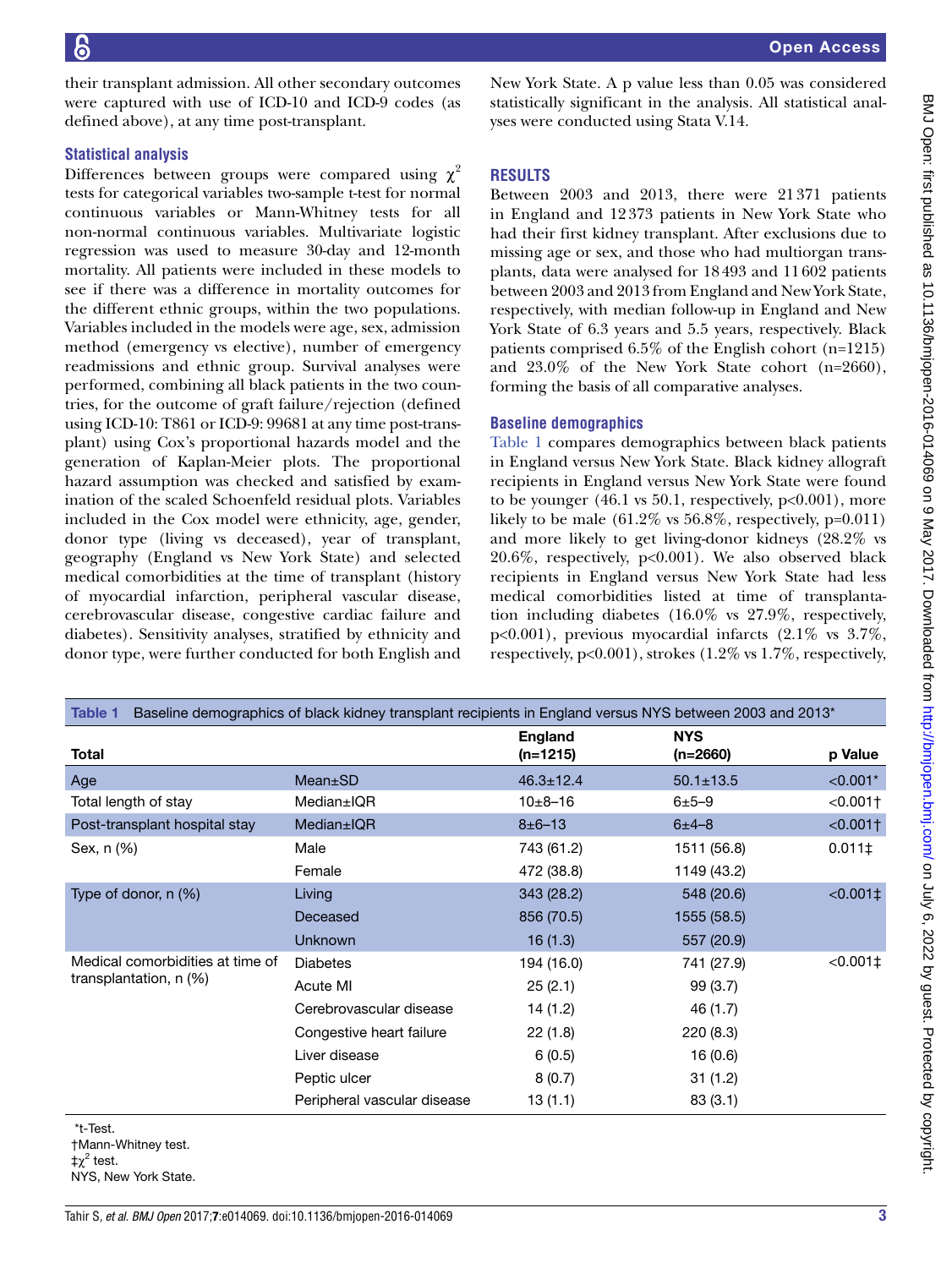BMJ Open: first published as 10.1136/bmijopen-2016-014069 on 9 May 2017. Downloaded from http://bmjopen.bmj.com/ on July 6, 2022 by guest. Protected by copyright BMJ Open: first published as 10.1136/bmjopen-2016-014069 on 9 May 2017. Downloaded from <http://bmjopen.bmj.com/> on July 6, 2022 by guest. Protected by copyright.

<span id="page-3-0"></span>Table 2 Comparing 1year and follow-up outcomes after kidney transplantation for black patients in England versus New York State between 2003 and 2014

| Variable                                | England, $n$ $%$ ) | New York State, n (%) | p Value |
|-----------------------------------------|--------------------|-----------------------|---------|
| 1-Year follow-up                        |                    |                       |         |
| Emergency readmission                   | 782 (64.36)        | 892 (33.53)           | < 0.001 |
| Cardiac event                           | 16 (1.32)          | 79 (2.97)             | 0.002   |
| Stroke                                  | 12 (0.99)          | 23 (0.86)             | < 0.001 |
| Cancer                                  | 17(1.40)           | 26 (0.98)             | 0.245   |
| Fracture                                | 5(0.41)            | 18 (0.68)             | 0.319   |
| Transplant rejection/failure            | 226 (18.6)         | 702 (26.4)            | < 0.001 |
| Any time post-transplant                |                    |                       |         |
| Number of emergency readmissions (mean) | 4.33               | 3.99                  | 0.0697  |
| Cardiac event                           | 72 (5.93)          | 336 (12.63)           | < 0.001 |
| <b>Stroke</b>                           | 47 (3.87)          | 125 (4.70)            | 0.224   |
| Cancer                                  | 71 (5.84)          | 171 (6.43)            | 0.485   |
| Fracture                                | 36 (2.96)          | 84 (3.16)             | 0.745   |
| Transplant rejection/failure            | 367 (30.2)         | 1590 (59.8)           | < 0.001 |
| Mortality                               |                    |                       |         |
| Inhospital death                        | 9(0.74)            | 36 (1.35)             | 0.099   |
| 30-day mortality                        | 12 (0.99)          | 61(2.29)              | 0.006   |
| 12-month mortality                      | 34 (2.80)          | 173 (6.50)            | < 0.001 |

Obtained using  $\chi^2$  tests.

p<0.001) and congestive cardiac failure (1.8% vs 8.0%, respectively, p<0.001), suggesting a higher level of medical comorbidity listed at the time of kidney transplantation for black patients in New York State versus England.

## **Post-transplant outcomes**

[Table](#page-3-0) 2 demonstrates the difference in mortality outcomes comparing black kidney transplant patients in England versus New York State. While inpatient mortality was similar comparing black patients in England versus New York State  $(0.7\%$  vs 1.4%, respectively, p=0.099), mortality was significantly lower among black patients in England versus New York State within 30days (1.0% vs 2.3%, respectively,  $p=0.006$ ) and 1 year (2.8% vs 6.5%, respectively, p<0.001)) after kidney transplantation.

There were significant differences in the post-transplantation course for black kidney transplant patients in England versus New York State (see tables [1 and 2\)](#page-2-0). Black patients in England versus New York State had longer postoperative inpatient stays (median 8 vs 6 days, p<0.001) and had a greater tendency to be readmitted within the first year post-transplant (64.36% vs 33.53%, p<0.001), but overall mean number of emergency rehospitalisation episodes post-transplant by median follow-up was similar between the two cohorts (4.3 vs 4.0, respectively, p=0.07). With regards to medical events occurring post kidney transplantation, black patients in England versus New York State were less likely to have cardiac events  $(6.0\%$  vs  $12.6\%$ , respectively,  $p<0.001$ , but no difference was observed in episodes of cancer, strokes or

fractures after kidney transplantation for black patients in England versus New York State.

# **Regression analysis**

While our analyses revealed significant mortality differences between black patients in England versus New York State, we were keen to understand if black ethnicity itself was a risk factor for mortality in each population cohort. In a logistic regression model, accounting for variables associated with mortality after kidney transplantation (age, sex, admission method and number of emergency readmissions), we analysed whether black ethnicity was an independent predictor for death in England or New York State. With black ethnicity utilised as the reference group, [table](#page-4-0) 3 displays the output from the logistic regression analysis and shows white kidney allograft recipients had reduced risk for 30-day mortality (OR 0.62 (95% CI 0.44 to 0.86)) and 1-year mortality (OR 0.66 (95% CI 0.55 to 0.81)) in New York State, but no difference was observed in England (30-day mortality: OR 0.81 (0.44 to 1.49) and 1-year mortality: OR 0.94 (0.65 to 1.34). Additional sensitivity analyses exploring risk for mortality between both cohorts, stratified by ethnicity and donor type, were conducted and are shown in the online supplementary material.

A significant difference was observed in unadjusted Kaplan-Meier plots of kidney transplant rejection/failure for black kidney transplant patients in England versus New York State (see [figure](#page-4-1) 1). After adjustment for baseline variables, Cox regression analysis confirmed black kidney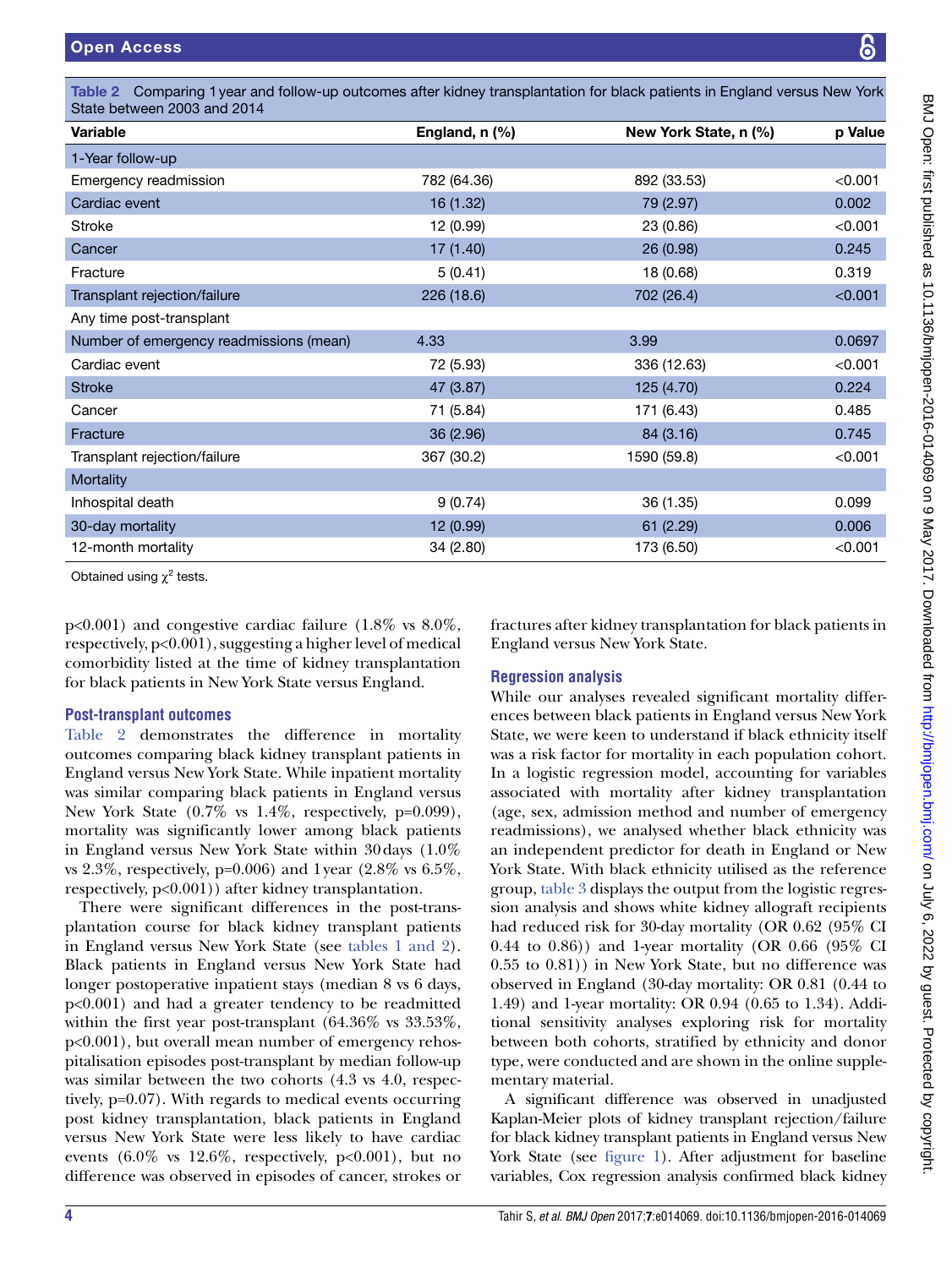<span id="page-4-0"></span>Table 3 Adjusted logistic regression analysis of kidney transplant mortality in both England and New York State by ethnicity between 2003 and 2014\*

|                  | <b>England</b>        |          | <b>New York State</b> |          |
|------------------|-----------------------|----------|-----------------------|----------|
| <b>Ethnicity</b> | OR (95% CI)           | p Value* | <b>OR (95% CI)</b>    | p Value* |
| 30-Day mortality |                       |          |                       |          |
| <b>Black</b>     | 1 (baseline group)    |          | 1 (baseline group)    |          |
| Other            | 1.48 (0.76 to 2.88)   | 0.246    | $0.79$ (0.55 to 1.15) | 0.214    |
| White            | $0.81$ (0.44 to 1.49) | 0.491    | $0.62$ (0.44 to 0.86) | 0.005    |
| 1-Year mortality |                       |          |                       |          |
| <b>Black</b>     | 1 (baseline group)    |          | 1 (baseline group)    |          |
| Other            | 1.27 (0.85 to 1.90)   | 0.234    | $0.79$ (0.63 to 0.99) | 0.064    |
| White            | $0.94$ (0.65 to 1.34) | 0.728    | $0.66$ (0.55 to 0.81) | < 0.001  |

\*Adjusted for age, sex, admission method and number of emergency readmissions.

transplant patients in New York State versus England had over the double the HR for kidney transplant rejection/ failure during follow-up (HR  $2.15,95\%$  CI 1.91 to 2.43) (see [table](#page-5-0) 4), which was identical to a similar analysis focusing only on white patients (see online supplementary table 1).

#### **DISCUSSION**

Our comparative analysis of two large population-based cohort data sets demonstrates that black kidney transplant patients have different baseline characteristics and post-transplant outcomes in England compared with New York State. Most importantly, black patients in England have lower mortality than their New York State counterparts, where black ethnicity in the latter cohort was found to be independently associated with increased 30-day and 1-year mortality. Our analysis, to our knowledge, is the first comparative study comparing black kidney allograft

outcomes in contemporaneous population cohorts. Our study highlights significant differences between black kidney transplant patients in England versus New York State and suggests caution in translating outcomes for black transplant patients between different countries.

The strengths and weaknesses of this study must be appreciated for the correct interpretation of our results. There are likely to be numerous confounders that have an impact on black mortality post kidney transplantation that we were unable to factor in (eg, smoking, lifestyle, sociocultural factors and dialysis vintage). It should be acknowledged that New York State data may not be completely representative of other states in the USA, and we are crudely inferring that data from New York State is broadly representative of the USA. Missing data (and misclassification bias) also have an implication on the analyses performed, and this limitation is inherent with all epidemiological studies of this



<span id="page-4-1"></span>Figure 1 Unadjusted Kaplan-Meier curve of kidney transplant rejection/failure for black kidney transplant patients in England versus New York State (NYS) between 2003 and 2014 (log-rank test, p <0.001).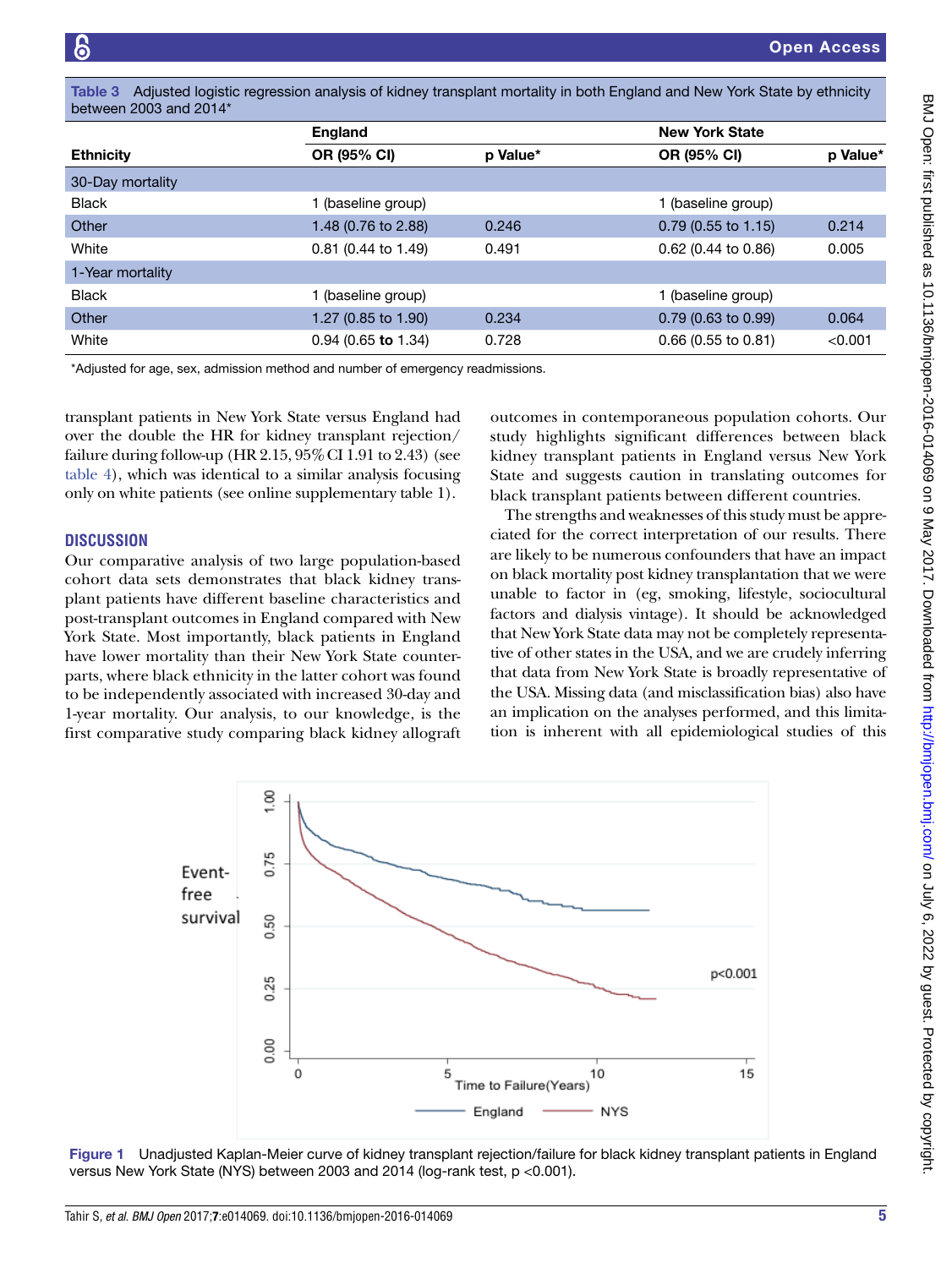<span id="page-5-0"></span>Table 4 Adjusted Cox regression analysis for transplant rejection/failure among black kidney transplant patients in England and NYS between 2003 and 2014

|                  | <b>HR (95% CI)</b>  | p Value   |
|------------------|---------------------|-----------|
| Age              | 1.00 (0.99 to 1.00) | 0.171     |
| Sex              |                     |           |
| Male             | 1 (baseline group)  |           |
| Female           | 1.00 (0.91 to 1.09) | 0.928     |
| Type of donor    |                     |           |
| Alive            | 1 (baseline group)  |           |
| Dead             | 1.37 (1.22 to 1.54) | < 0.001   |
| Unknown          | 1.08 (0.92 to 1.27) | 0.339     |
| <b>Diabetes</b>  | 1.09 (0.98 to 1.20) | 0.114     |
| Acute MI         | 0.99 (0.84 to 1.17) | 0.935     |
| <b>CVD</b>       | 1.04 (0.87 to 1.24) | 0.697     |
| <b>PVD</b>       | 1.16 (0.98 to 1.37) | 0.086     |
| <b>CHF</b>       | 1.16 (1.04 to 1.30) | 0.008     |
| Year             |                     |           |
| Pre-2007         | 1 (baseline group)  |           |
| Post-2007        | 1.30 (1.16 to 1.45) | < 0.001   |
| Country          |                     |           |
| England          | 1 (baseline group)  |           |
| <b>NYS (USA)</b> | 2.15 (1.91 to 2.43) | $<$ 0.001 |

CHF, congestive heart failure; CVD, cerebrovascular disease; MI, myocardial infarction; NYS, New York State.

type. Unfortunately, while the majority of data obtainable was matched between the two cohorts, we were unable to extract any information regarding socioeconomic deprivation status or cause of death from the SPARCS data set. Our utilisation of the composite for kidney transplant rejection/ failure from administration records is an inferior surrogate compared with registry-derived data regarding kidney allograft rejection and graft failure. The ability to extract more data, and to link data sets to create more comprehensive databases, allows the minimisation of confounding and provides a more robust platform from which to conduct meaningful epidemiological analysis. Further work in this area is clearly warranted and should be undertaken using more robust renal data including registry data from both the USA (eg, USRDS and Scientific Registry of Transplant Recipients) and the UK (eg, UK Transplant Registry and Renal Registry). Finally, mortality data are readily available and were the sole analytical endpoint of this analysis. However, absence of recorded death may not necessarily translate to assumption that a recipient remains alive (eg, lost to follow-up due to emigration).

Current literature suggests that black kidney transplant patients in the USA have inferior kidney allograft survival compared with white recipients, $4$  and risk for death is magnified among black American versus Cana-dian kidney transplant patients.<sup>[7](#page-7-6)</sup> Reassuringly, recently published work demonstrates significant improvement

in post kidney transplant outcomes in the USA over the last two decades, more so for black versus white patients, leading to reduced disparity.<sup>[5](#page-7-4)</sup> This may be related to advances in immunosuppression and post-transplant management, possibly benefiting black kidney transplant patients more significantly who perhaps were more disproportionately overburdened by immunological barriers in the past. While some disparity remained in their analysis in relation to significantly raised adjusted HRs for black patients and risk for graft loss in the contemporary setting, the vastly improved outcomes were encouraging for transplant clinicians to actively promote kidney transplantation among black patients. Our analysis suggested worse kidney allograft outcomes since 2007 for all black kidney transplant recipients, which may be due to more high-risk kidney transplantation of medically complex or immunological difficult patients, but this requires further analysis with more transplant-specific data as it may simply reflect better administrative coding of kidney rejection/ failure since 2007.

By contrast, no mortality difference between black and white patients has been observed in the few limited publications within European transplant centres. $8-10$  Our data therefore support the inference from existing literature about disparate outcomes for black patients in the USA versus elsewhere and raises two important questions: (1) Why outcomes for black transplant patients in the USA remain inferior to white patients, and (2) Why black transplant patients in the USA have inferior outcomes in comparison with black patients outside of the USA. It could be argued that the Black population in England differs from the USA, but this is an insufficient explanation as black people in Canada and the USA share geographical origins but still have dissimilar mortality outcomes.<sup>[7](#page-7-6)</sup> It is important to distinguish the significant differences in baseline demographics between our two black cohorts. For example, medical comorbidities such as history of diabetes and atherosclerotic diseases were less common among black transplant recipients in England compared with New York State, suggesting a higher level of cardiovascular burden at baseline for the latter. This could explain the significantly increased risk for cardiac events within the first year after kidney transplantation for black kidney transplant patients in New York State versus England. Due to the absence of cause of death from the SPARCS data, we were unable to ascertain the nature of deaths among black patients in New York State, but an increase in cardiac deaths would be a reasonable assumption. However, baseline demographics alone cannot account for the significant difference in mortality.

Perhaps the most fundamental difference between countries is the infrastructure delivering and providing healthcare. Black kidney transplant patients in England have universal health coverage as part of the taxpayer-funded NHS. This ensures complete financial access to immunosuppressive medications and other aspects of care including allied medications (eg, antihypertensive agents, glucose-lowering agents and lipid-lowering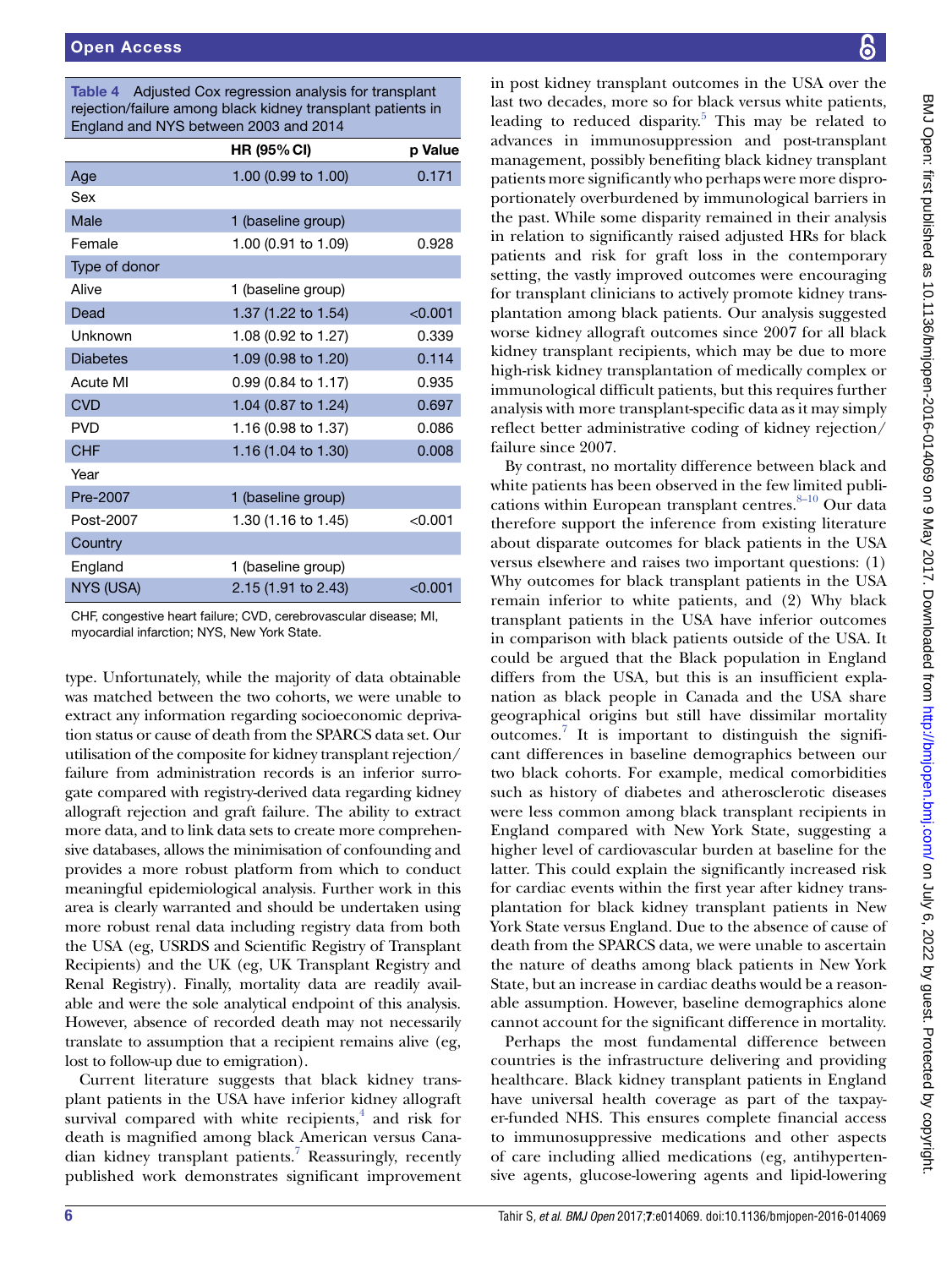drugs) and long-term medical follow-up to support post-transplant care. Compared with the USA, countries such as England, Canada and France that demonstrate similar mortality outcomes after transplantation for black versus white patients share elements of universal health coverage,  $68-10$  and this is an obvious factor to explain disparate mortality outcomes. This is also supported by our analysis also showing improved graft survival for white patients in England versus New York States, suggesting our analysis reflects better outcomes overall in England rather than any ethnicity effect. However, universal health coverage alone is unlikely to be the sole explanation for differing outcomes. Prospective clinical trials in the USA, which may attenuate the risk of any lack of access, still demonstrate poorer outcomes for black patients in subgroup analyses, $15$  suggesting health coverage alone does not fully explain poor outcomes. This is supported by evidence within the USA shown by Chakkera *et al* in their exploration of racial disparities using kidney transplant cohorts, which included patients receiving healthcare within versus outside the Department of Veterans Affairs (VA).<sup>16</sup> The VA is the largest integrated managed healthcare system in the USA and provides comprehensive medical care to eligible veterans including coverage of prescription drugs. Perhaps surprisingly, the association of black ethnicity with poorer outcomes was consistent in non-VA versus VA users, with the latter associated with increased risk of graft loss (adjusted graft failure 1.31, 95%CI 1.10 to 1.57) and death (adjusted mortality 1.10, 95%CI 0.90 to 1.34). While noting adjusted mortality for VA users was not significantly raised in the analysis (likely due to a smaller cohort of 1646 VA users versus 77715 non-VA users), the adjusted risks for graft failure and death were almost identical between VA and non-VA users (1.31 and 1.31, respectively, for graft failure and 1.10 and 1.11, respectively, for mortality).

This raises the question as to what underlies poor outcomes among black kidney transplant patients in the USA while acknowledging disparate outcomes appears to be narrowing between black and white patients' post kidney transplantation.<sup>[5](#page-7-4)</sup> Factors such as non-adherence, which could be a surrogate for non-affordability of drugs in the USA, is a phenomenon that is common in transplantation cohorts everywhere (including countries with universal health coverage).<sup>17</sup> There could be selection bias from poor access to transplantation for black people, which has been acknowledged in transplant centres across the world and has been comprehensively reviewed elsewhere.[18](#page-7-16) However, from the most up-to-date census reports, individuals of black ethnicity make up 3.5% of the English population<sup>19</sup> and 17.6% of the New York State population<sup>20</sup> and black patients formed  $6.5\%$ and 23.0% of our transplant cohorts, respectively. While this suggests black patients are over-represented as kidney allograft recipients in both England and New York State, respectively, it must be remembered that ESKD is more prevalent in black communities, and therefore they are more likely to need renal replacement therapy. In should

be noted that disparate post-transplant outcomes between Europe and the USA are not unique to kidney allograft recipients of black ethnicity alone. Gondos *et al*, analysing data from the United Network for Organ Sharing and the Collaborative Transplant Study, compared kidney transplant outcomes in the USA versus Europe, respectively.<sup>21</sup> Adjusted HRs for graft loss were higher in the USA compared with Europe and identifying the contributing factors to this disparity should be considered a high priority to improve the delivery of post-transplant care. Socioeconomic status, education and poverty are all likely to be important, and black transplant patients in the USA may be an inherent risk for higher mortality or have weaker social support networks or negative health behaviour that drives risk for adverse outcomes (such as smoking, alcohol consumption, sedentary lifestyle and poor diet). $2^{2-24}$  It is clear that our understanding of the social epidemiological impact on health inequalities is limited, $25$  but deepening our understanding of these issues may further reduce the disparity in mortality outcomes seen in the USA for black kidney allograft recipients.

Our analysis should be interpreted in the context of the well-recognised observation of reduced risk for death for black versus white ESKD patients after commencement of dialysis, and this phenomenon has been noted in both the  $USA^2$  and the  $UK^3$  $UK^3$  However, inferring that *all* black patients on dialysis have reduced risk for death on dialysis may be incorrect when interpreting large population cohorts in the context of competing factors. For example, Kucirka *et al* conducted an observational cohort study of 1 330 007 incident end-stage renal disease patients in the USRDS and showed black patients have lower mortality on dialysis than white patients (adjusted HR 0.84; 95% CI 0.83 to 0.84; p<0.001).<sup>26</sup> However, after stratification by age and treating kidney transplantation as a competing risk, black patients below the age of 50 had significantly *higher* mortality than their white counterparts on dialysis. Teasing out the differences that help explain our disparate mortality outcomes between black patients in England versus New York State will likely prove more challenging than just a simple explanation. Caution must also be exercised in the interpretation of epidemiological data to ensure false inferences are not made from statistical analyses. For example, Yeates *et al* found black kidney transplant patients in Canada had significantly lower post-transplantation mortality compared with white patients (HR 0.49; 95% CI 0.28 to 0.88; p=0.02).<sup>6</sup> This finding is surprising, and the only documented example of this observation, which requires corroboration before any legitimate interpretation, can be made. However, there are recognised steps that can be taken to reduce the risk of post-transplant mortality for black patients including greater use of living-kidney donors, which has been shown to improve outcomes and to reduce racial disparity of post-transplant outcomes.<sup>[27](#page-7-23)</sup>

To conclude, this is the first comparative study examining mortality for black kidney transplant patients